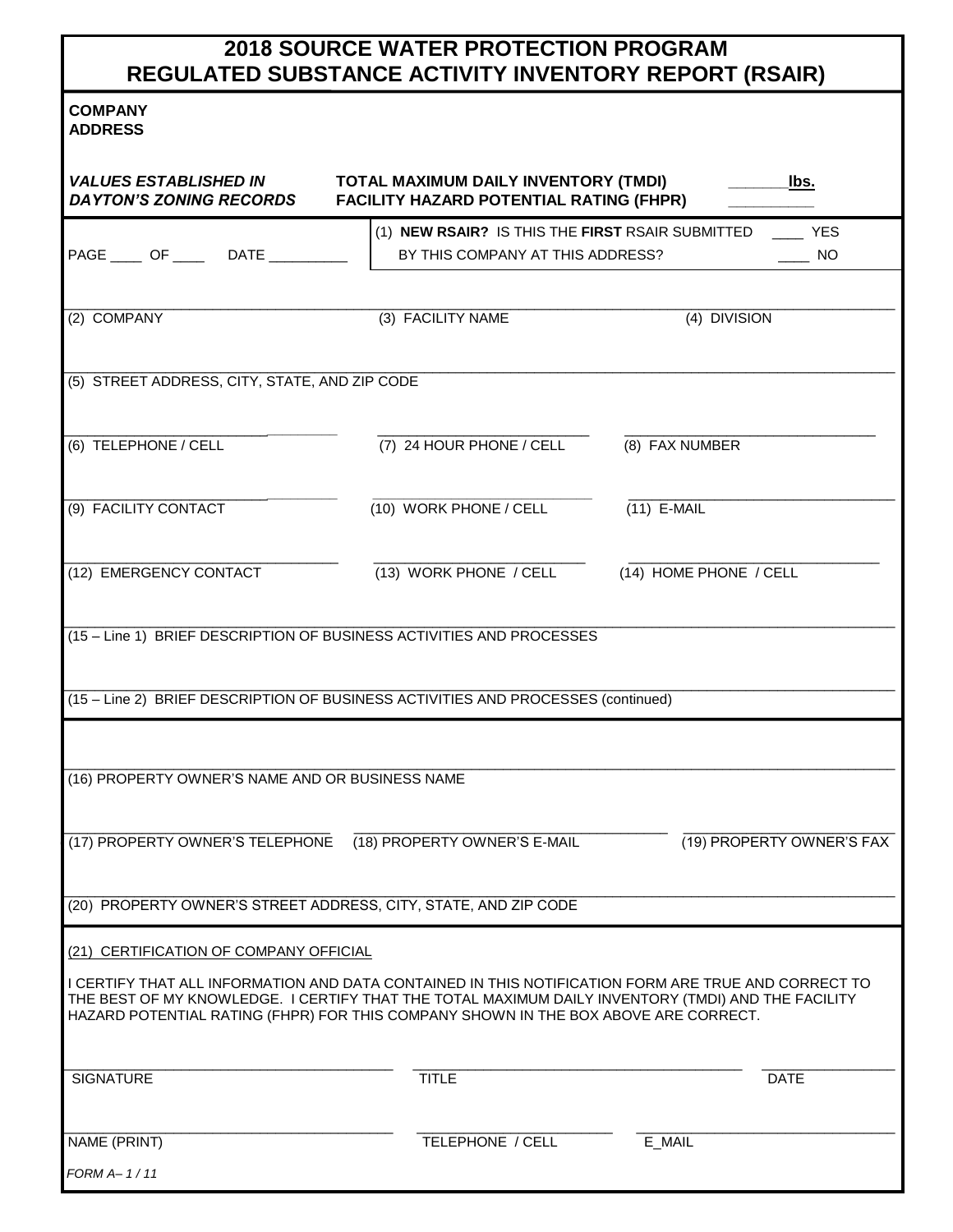## **SOURCE WATER PROTECTION PROGRAM REGULATED SUBSTANCE ACTIVITY INVENTORY REPORT (RSAIR)**

| <b>COMPANY</b> |  |
|----------------|--|
|                |  |

COMPANY\_\_\_\_\_\_\_\_\_\_\_\_\_\_\_\_\_\_\_\_\_\_\_\_\_\_\_\_\_\_\_\_\_\_\_\_\_\_\_\_\_\_\_\_\_\_\_\_\_\_\_\_\_\_\_\_\_\_\_\_\_\_\_\_ PAGE\_\_\_\_\_OF\_\_\_\_\_

| ADDRESS                                                      |                                                    |                                                                            |                                          |                                                                                 |
|--------------------------------------------------------------|----------------------------------------------------|----------------------------------------------------------------------------|------------------------------------------|---------------------------------------------------------------------------------|
| CATEGORY<br>R - Regulated<br>C - Cleaning<br>M - Maintenance | PRODUCT TRADE NAME<br>or<br><b>COMMON NAME</b>     | <b>STATE</b><br>S - Solid<br>L - Liquid<br>${\mathsf G}$ - ${\mathsf G}$ s | AMOUNT PRESENT<br>Gallons, Quarts, Pints | <b>CURRENT INVENTORY</b><br>IN POUNDS<br>Calculation:<br>$1$ -gallon = 8 pounds |
|                                                              |                                                    |                                                                            |                                          |                                                                                 |
|                                                              |                                                    |                                                                            |                                          |                                                                                 |
|                                                              |                                                    |                                                                            |                                          |                                                                                 |
|                                                              |                                                    |                                                                            |                                          |                                                                                 |
|                                                              |                                                    |                                                                            |                                          |                                                                                 |
|                                                              |                                                    |                                                                            |                                          |                                                                                 |
|                                                              |                                                    |                                                                            |                                          |                                                                                 |
|                                                              |                                                    |                                                                            |                                          |                                                                                 |
|                                                              |                                                    |                                                                            |                                          |                                                                                 |
|                                                              |                                                    |                                                                            |                                          |                                                                                 |
|                                                              |                                                    |                                                                            |                                          |                                                                                 |
|                                                              |                                                    |                                                                            |                                          |                                                                                 |
|                                                              |                                                    |                                                                            |                                          |                                                                                 |
|                                                              |                                                    |                                                                            |                                          |                                                                                 |
|                                                              |                                                    |                                                                            |                                          |                                                                                 |
|                                                              |                                                    |                                                                            |                                          |                                                                                 |
|                                                              |                                                    |                                                                            |                                          |                                                                                 |
|                                                              |                                                    |                                                                            |                                          |                                                                                 |
|                                                              |                                                    |                                                                            |                                          |                                                                                 |
|                                                              |                                                    |                                                                            |                                          |                                                                                 |
|                                                              |                                                    |                                                                            |                                          |                                                                                 |
|                                                              |                                                    |                                                                            |                                          |                                                                                 |
|                                                              |                                                    |                                                                            |                                          |                                                                                 |
|                                                              | TOTAL FOR THIS PAGE<br>TOTAL OF ALL PREVIOUS PAGES |                                                                            |                                          | pounds                                                                          |
|                                                              |                                                    |                                                                            |                                          | pounds                                                                          |
|                                                              |                                                    |                                                                            | <b>CUMULATIVE TOTAL</b>                  | pounds                                                                          |
| $FORMB - 1/11$                                               |                                                    |                                                                            |                                          |                                                                                 |